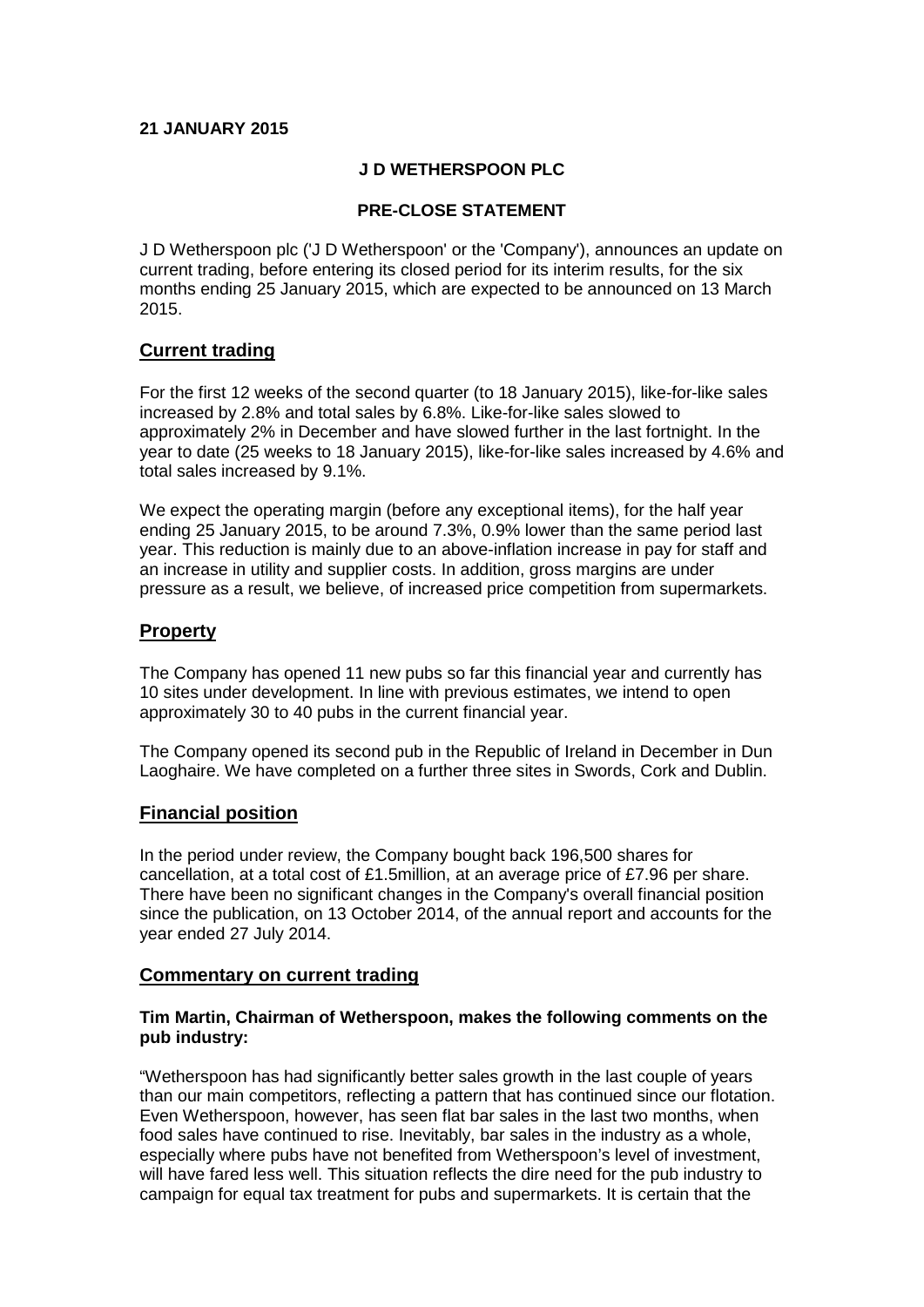current wave of pub closures, which continues at a high level, will accelerate when economic growth slows or reverses.

The majority of investment in larger pub companies has been in "food-led" businesses, which have very low levels of bar sales, apart from those which are consumed with meals. Fewer and fewer customers, outside pockets of affluence, in an accelerating trend, are using pubs for "drinking occasions", which do not involve eating. The main reason behind this trend is not that people prefer to drink at home, for example, but relates to the huge and growing price differential between pubs and supermarkets. This differential has been created and increased by the fact that business rates per pint are far higher in pubs and that supermarkets pay no VAT in respect of food, whereas pubs pay 20% - enabling supermarkets to subsidise the price of beer and other products.

A number of major pub companies believe that they can avoid the resulting malaise by investing in out-of-town pubs which are really "quasi-restaurants". Unfortunately, these businesses too are already starting to suffer the effects of the tax disparity with supermarkets and they will clearly, in our view, be unable to escape the consequences of an unequal tax system.

Neither these businesses nor the main pub industry newspaper, the Publican Morning Advertiser (PMA), have campaigned for tax equality with supermarkets. In the case of the PMA, the editor has questioned the financial motives of the leader of the tax equality campaign, Jacques Borel, but has utterly failed to campaign himself or through his newspaper for tax equality, which would help to ensure the future of pubs.

The pub industry is in a strange position, whereby market research clearly shows that almost 100% of individual licensees believe their companies should support a campaign for tax equality, yet several major pubcos and the main trade newspaper have not actively done so. Following chaos at our banks, the supermarkets themselves have recently witnessed a situation where the tectonic plates of the industry moved, even though the boardrooms at the major industry players were oblivious to this fact. That is the position now in the pub industry and the companies that do not speak out about the dangers of tax inequality are likely to be those that suffer most in the future".

#### **Outlook**

As we have previously stated, the biggest financial dangers to the pub industry continue to be the VAT and business rates disparity between supermarkets and pubs and the continuing imposition of stealth taxes, such as the late-night levy and the reduced allowances for gaming machine income.

Although the reduction in sales growth may have an impact on our operating margin if the trend continues, the company is aiming for a broadly satisfactory outcome in the current financial year.